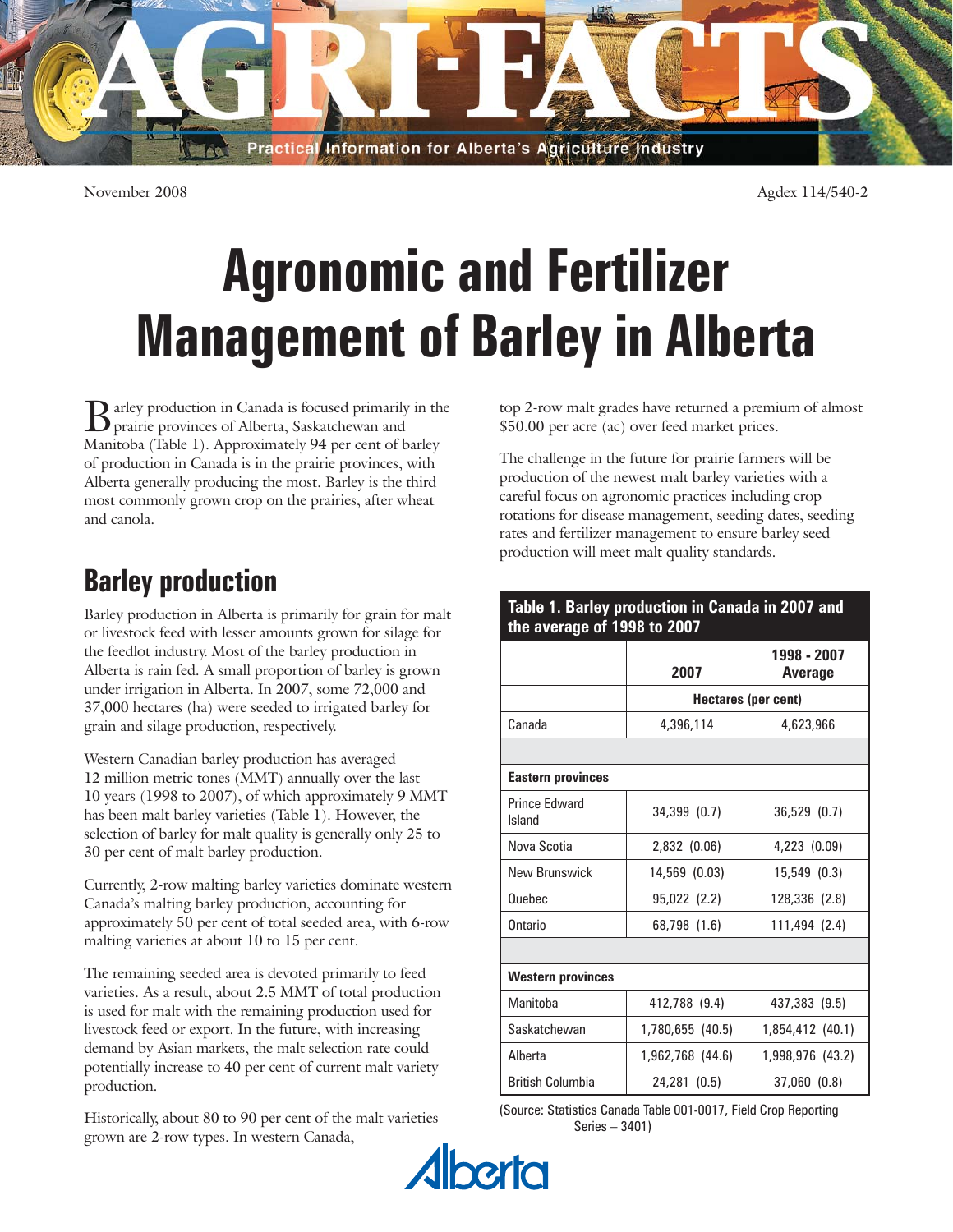### **Variety selection**

In the 1990's, Harrington, a 2-row barley, was traditionally the most popular variety grown for malt in western Canada. Since 2004, newer malt varieties such as AC Metcalfe, CDC Kendall and CDC Copeland, have increased in popularity.

A number of general purpose barley varieties are available in Alberta, with varieties suited to different agro-ecological areas of the province.

For more information on barley varieties and selection, refer to:

Barley Production in Alberta: Selecting Varieties available online at: http://www1.agric.gov.ab.ca/\$department/ deptdocs.nsf/all/crop4935

*Varieties of Cereals and Oilseed Crops for Alberta*, Agdex 100/32, available online at: http://www1.agric.gov.ab.ca/\$department/deptdocs.nsf/ all/agdex4069?opendocument

# **Barley cropping systems**

Before the early 1990's on the prairies, barley was traditionally grown under conventional cultivation. In the drier regions of the prairies, hard red spring wheat was the most common cereal crop grown, followed by barley. Barley was most commonly grown on summerfallow in the drier regions, and in moister regions, it was predominantly grown on stubble.

Prior to 1990, barley was mostly grown using conventional tillage and seeding equipment. During the 1990's, with the development of no-till seeding equipment, there was a gradual shift from conventional cultivation and seeding to direct seeding barley. In 1991, only 3 per cent of Alberta cropland was direct-seeded; however by 2006, 47 per cent of all land in the province was direct seeded. In Saskatchewan, 60 per cent of all cropland was direct seeded in 2006.

The shift toward direct seeding has resulted in increased soil moisture conservation, which, in turn, has reduced the amount of land in summerfallow across the prairies. This approach has led to a shift in cropping systems used by prairie farmers.

More diverse crop rotations have been adopted that include annual crops (other cereals, oilseed and pulse crops). This shift to more diverse crop rotations has created a sustainable environment to reduce root and leaf disease problems and also made it more difficult for weeds to adapt.

Barley yields are greatly influenced by water availability. In a study with feed barley at 20 sites in southern and central Alberta (Brown, Dark Brown and Black soil zones), researchers found that the average water use efficiency (the amount of grain produced per mm of water) at these sites was 15 kg/ha/mm (range 11 - 20).

Improved water use efficiency results in more grain produced per mm of water. The potential to increase barley yield through increased water use efficiency occurs when greater amounts of soil moisture are conserved and greater amounts of precipitation are stored by using good agronomic practices. This value was similar to the 16 kg/ha/mm obtained on soils in the Peace region of northern Alberta.

Higher water use efficiency in the Brown and Dark Brown soil zones can be attributed to improved cultivars and to improved agronomic practices, including direct seeding, which conserves soil moisture. The relationship of grain yield to water use was not linear (Figure 1). From Figure 1, grain yield steadily increases with increased water up to about 350 mm of water, then the increase flattens out and at 450 mm, the yield may even decline due to excess water.



*Figure 1. Relationship of barley grain yield (AC Lacombe, 120 kg N/ha) to total water use (precipitation + soil water depletion to 0.9 m between planting and harvest) in south Alberta*

(McKenzie et al. 2004b)

In a study with malt barley at 12 dryland and 2 irrigated sites in southern Alberta, researchers found that total water use ranged from 133 to 497 mm, while water use efficiency ranged from 9 to 26 kg grain/ha/mm. The average water use efficiency was 17 kg grain/ha/mm.

The relationship of barley grain yield to water use is affected by potential evapotranspiration and the timing, duration and intensity of periods of water deficit. Producers can optimize barley yields by also optimizing water use through good agronomic practices such as early seeding (discussed in the next section) and using soil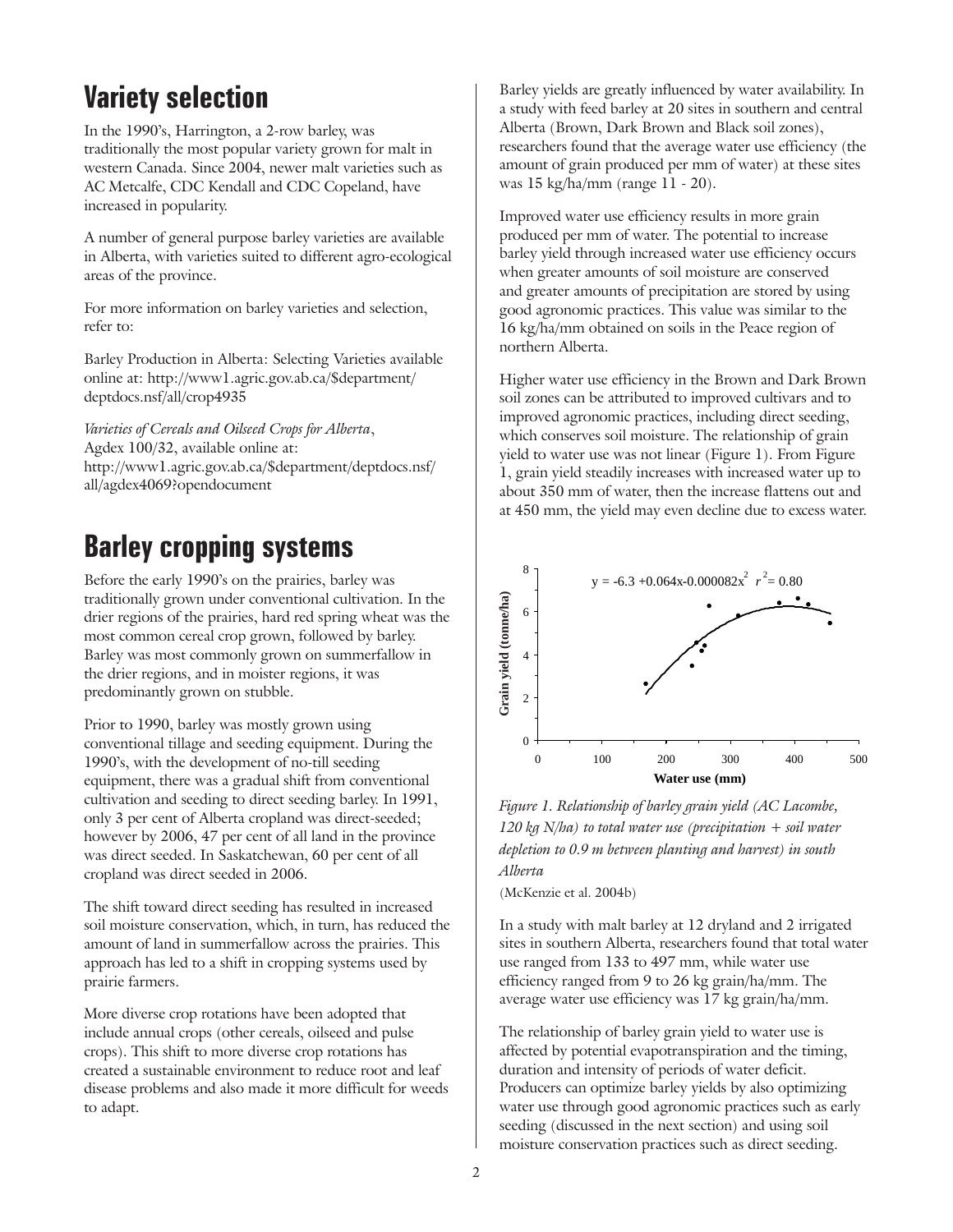A benefit of including barley in prairie crop rotations is that soil organic matter levels and soil quality can be maintained or even improved by including a fibrousrooted crop such as barley in the rotation. After grain harvest in direct seeded cropping systems, leaving barley residue well spread on the soil surface helps protect soil from wind and water erosion, reduces soil moisture evaporation losses and leaves weed seeds stranded on the soil surface. A further benefit of including barley in more diverse crop rotations in western Canada is that the practice assists with the interruption of weed populations and some diseases.

# **Cultural practices**

#### **Seeding date**

Barley grown in Alberta is generally higher yielding when seeded in early spring versus seeding in late spring. In southern Alberta, a study by McKenzie showed that delayed seeding from late April to mid-May reduced grain yield at 11 of 12 research sites. This finding was consistent with other studies. The average yield loss of 20 per cent from first to last seeding date in the McKenzie study was less than observed in Minnesota (35 per cent) and central Alberta (47 per cent), likely due to the shorter time period between the first and last seeding dates in the McKenzie study ( $\approx$  3 weeks) versus the latter studies (5 to 6 weeks).

Early seeded barley tends to have a yield advantage in Alberta because the crop can capitalize on early spring moisture, longer spring days and slightly cooler temperatures before the hottest part of the summer; therefore, moisture use is optimized resulting in higher crop yields. Research also suggests early seeded barley is often less affected by leaf diseases.

#### **Row spacing**

The highest yields of barley are generally produced from rows spaced 15 to 25 cm apart. Most commercial seed drills used in western Canada have furrow openers spaced 15, 18 or 23 cm apart. Weed growth tends to be more abundant in rows spaced more than 23 cm apart than in narrower rows.

When barley is swathed, support can be a problem as row width is increased. Seed openers that do not place the seed in rows, but scatter the seed in a 5, 7, or 10 cm band usually have good yield potential and have the advantage of higher safe amounts of fertilizer that can be seed-placed.

#### **Seeding rate**

Studies in southeastern Saskatchewan found that plant densities of 136 to 176 plants/ $m<sup>2</sup>$  resulted in near maximum yields. Feed barley seeded at 400 seeds/m<sup>2</sup>

generally resulted in higher yields versus seeding at 200 seeds/m2 at sites located on Black and Gray Wooded soils in Alberta. Further, barley was more competitive with weeds at the higher seeding rate.

In a seeding rate study with malt barley, the lowest seeding rate to achieve 150 plants/m<sup>2</sup> resulted in plant densities that gave near maximum yields. A modest increase in grain yield occurred with an increased seeding rate to 350 seeds/m<sup>2</sup>. Assuming that grain yields must increase four times the increase in seeding rate, optimum seeding rates in the McKenzie study were about 200 plants/m2 under natural rainfall conditions and 300 plants/m2 under irrigated conditions.

Research has shown that high seeding rates are more likely to reduce kernel size and malt quality than to increase it. Similar previous studies also observed that increased seeding rates reduced kernel size.

Under dry conditions, lower than normal seeding rates may actually increase crop yield by reducing plant competition for soil moisture in drier regions of the prairies. Under ideal moisture conditions, higher than normal seeding rates can increase crop competitiveness and yield.

As a general rule, malt barley should be seeded at a rate of 15 to 20 seeds/ft<sup>2</sup> in the Brown and Dark Brown soil zones, at 20 to 25 seeds/ft<sup>2</sup> in the Thin Black and Black soil zones and at 25 seeds/ft<sup>2</sup> under optimum irrigation.

Again as a general rule, barley for feed grain production should be seeded at a rate of 20 to 25 seeds/ft<sup>2</sup> in the Brown and Dark Brown soil zones, at 25 to 30 seeds/ft<sup>2</sup> in the Thin Black and Black soil zones and at 30 to 35 seeds/ft2 under optimum irrigation.

When determining barley seeding rates in lb/ac, determine the 1,000 kernel weight in grams for the seed that will be used, determine the per cent germination and decide the target seeding rate in seeds/ft2 . Then, use the Alberta Agriculture Seeding Rate Calculator to determine the seeding rate in lb/ac. The Seeding Rate Calculator is available on line at:

http://www.agric.gov.ab.ca/app19/loadSeedRateCalc

## **Fertilizer requirements of barley**

Achieving high yields of barley requires careful attention to nutrient requirements. Alberta has a range of uniquely different agro-ecological soil and climatic regions, and within each region, a balanced fertilization program must be developed to achieve optimum barley yields.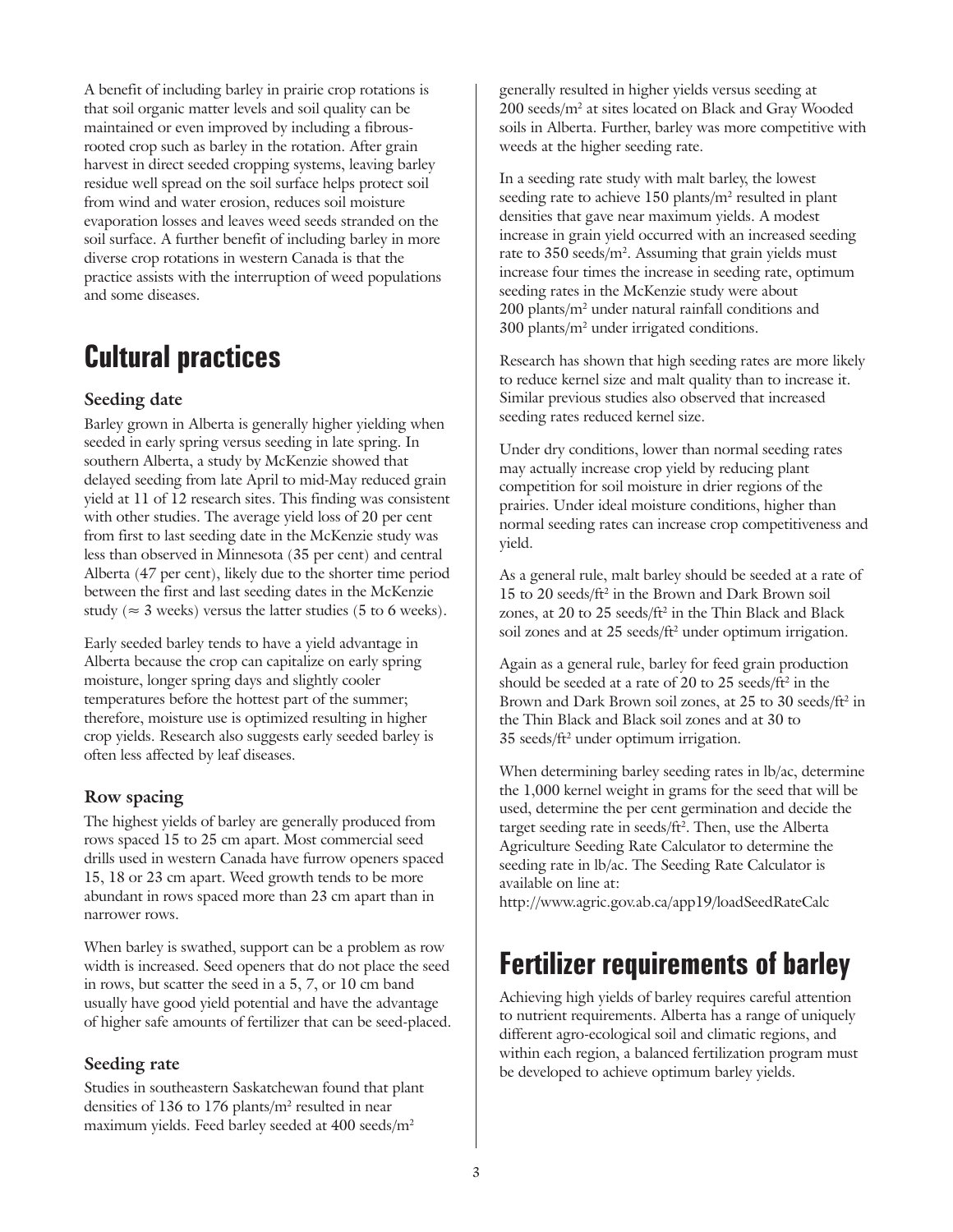#### **Nitrogen**

Nitrogen (N) is required in higher amounts by barley and is frequently the most limiting nutrient on the Canadian prairies. Research has concluded that N fertilizer application was the most influential agronomic factor controlling yield and quality of malting barley in southern Alberta. Adequate N promotes vigorous plant growth and a larger leaf area with a deep green color.

Nitrogen in older leaves is redistributed to younger leaves to maintain growth. As a result, the older leaves first show the characteristic lighter green to yellow color followed by withering, indicating N deficiency.

The amount of nitrogen fertilizer required depends on four factors:

- level of soil nitrate-nitrogen  $(NO<sub>3</sub>-N)$
- mineralization potential of the soil
- stored soil moisture
- expected precipitation

These conditions vary greatly across the agro-ecological areas of Alberta.

As the level of available soil nitrogen increases, the need for N fertilizer decreases, resulting in a lower response to N fertilizer. As stored soil moisture increases or growing season precipitation increases, the need for additional nitrogen fertilizer increases. From research conducted in Alberta, general fertilizer recommendation tables have been developed for barley for various soil and climatic conditions (Table 2).

From Table 2, the amount of nitrogen fertilizer required by barley for optimum yield can be estimated. However, Table 2 provides general recommendations and does not consider crop value and N fertilizer price. A more accurate estimate can be made using an Alberta Agriculture program called Alberta Farm Fertilizer Information Recommendation Manager (AFFIRM) that can be downloaded from the department internet website at: http://www1.agric.gov.ab.ca/\$department/softdown.nsf/m ain?openform&type=AFFIRM&page=information

The program allows the input of crop type, soil zone, soil moisture conditions (or irrigation level), soil test levels of each nutrient, cost of N fertilizer and the expected value of the crop per bushel at harvest.

| Soil nitrogen | <b>Brown</b>   | <b>Dark Brown</b> | <b>Thin Black</b> | <b>Black</b> | <b>Gray Wooded</b> | <b>Irrigation</b> |
|---------------|----------------|-------------------|-------------------|--------------|--------------------|-------------------|
| $(0 - 24")$   | $(N \, lb/ac)$ |                   |                   |              |                    |                   |
| $10\,$        | 60             | 75                | 95                | 115          | 105                | 170               |
| $20\,$        | 50             | 65                | 85                | 105          | 95                 | 160               |
| $30\,$        | 40             | 55                | 75                | 95           | 85                 | 150               |
| 40            | 30             | 45                | 65                | 85           | 75                 | 140               |
| $50\,$        | 20             | 35                | 55                | 75           | 65                 | 130               |
| $60\,$        | 10             | 25                | 45                | 65           | 55                 | 120               |
| $70\,$        | 10             | 15                | 35                | 55           | 45                 | 110               |
| $80\,$        | $\pmb{0}$      | 10                | 25                | 45           | 35                 | 100               |
| $90\,$        | $\pmb{0}$      | 0                 | 15                | 35           | 25                 | 90                |
| 100           | $\pmb{0}$      | $\pmb{0}$         | $10\,$            | 25           | 15                 | $80\,$            |
| 110           | $\pmb{0}$      | $\pmb{0}$         | 0                 | 15           | 10                 | 70                |
| 120           | $\pmb{0}$      | $\pmb{0}$         | 0                 | 10           | $\pmb{0}$          | 60                |
| 130           | $\pmb{0}$      | $\pmb{0}$         | 0                 | 0            | 0                  | 50                |
| 140           | $\mathbf 0$    | $\pmb{0}$         | 0                 | 0            | 0                  | 40                |
| 150           | 0              | $\pmb{0}$         | 0                 | $\pmb{0}$    | $\pmb{0}$          | 30                |

#### Table 2. Recommended nitrogen fertilizer rate (Ib/ac) in Alberta at various soil test N (NO<sub>3</sub>-N) levels in the **0 to 24 inch depth with medium soil moisture**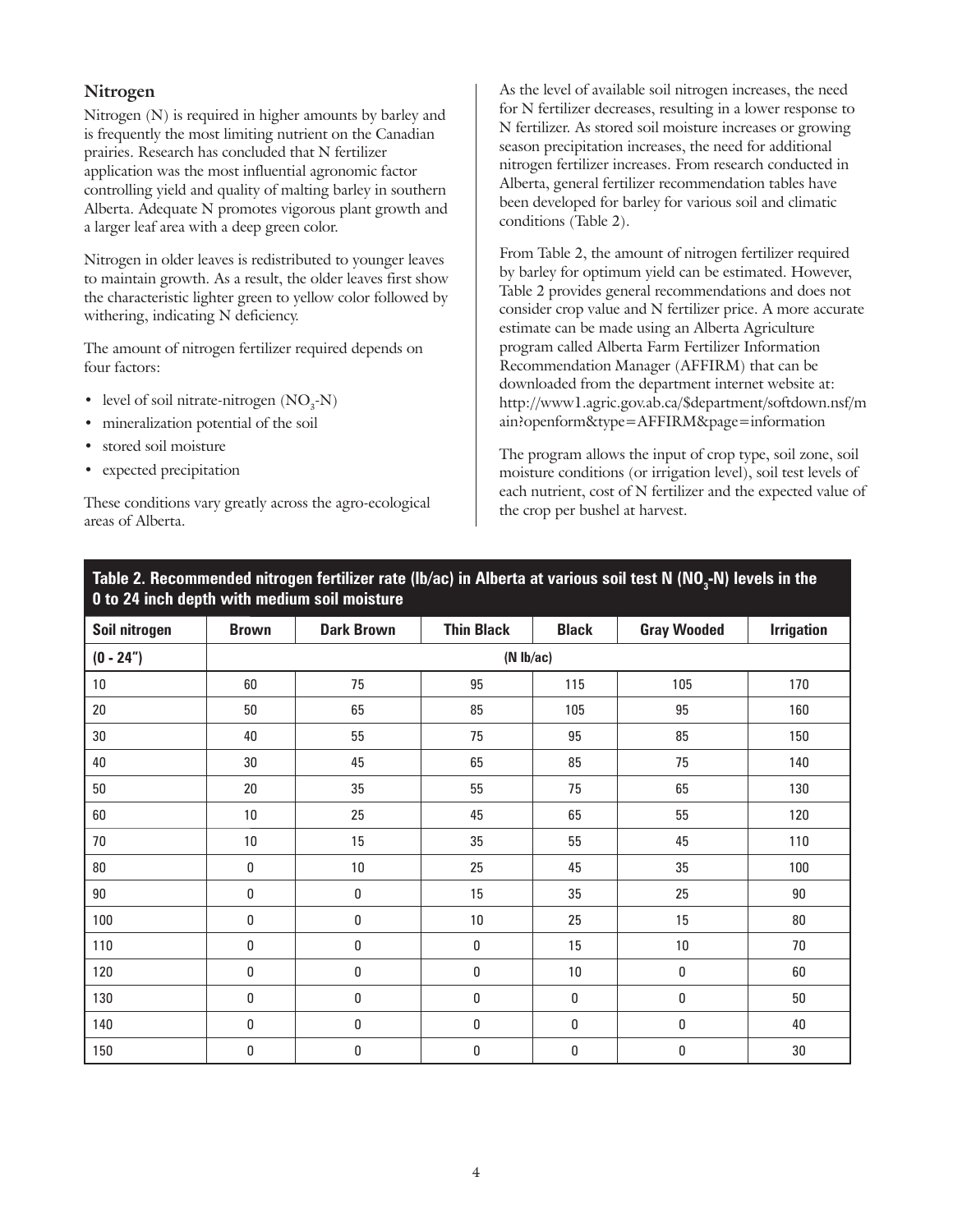With this information, the economic rate of N fertilizer required for barley can be calculated using the fertilizer response equations developed from field research. The yield increase tables are based on banded nitrogen fertilizer at 7 to 10 cm in either late fall or spring.

The addition of N fertilizer will increase barley yield and protein content. When direct seeding into soil with medium moisture, it is recommended that the rate of N when using urea (46-0-0) fertilizer should not exceed 25, 40 or 50 lb N/ac, with a seedbed utilization (SBU) of 10, 33 or 50 per cent, respectively, due to the potential toxicity of ammonia to the germinating seedling.

#### **Phosphorus**

Most soils across western Canada, in their native condition were very low in plant available phosphorus (P); therefore, the majority of prairie soils were considered phosphorus deficient. Soil phosphorus availability to plants can be assessed by soil sampling and testing to measure the extractable soil phosphate concentration that approximates the amount of plant available soil phosphorus.

Research in Alberta with different soil test P extraction methods determined that the Kelowna method, or modifications of this method, performs reasonably effectively over a wide range of soil types to predict plant available P.

Several modifications of the Kelowna soil test are commonly used by soil testing laboratories on the prairies to predict P fertilizer requirements. Crop response to applied P fertilizer depends, to a large extent, on the

quantity of plant available P already in the soil. General soil test P ratings used in Alberta are based on 0 to 15 cm soil sampling depth and are provided in Table 3.

**Table 3. Soil test rating for plant available P levels** 

| (Kelowna method)                           |                                |  |  |  |  |
|--------------------------------------------|--------------------------------|--|--|--|--|
| Soil test level rating<br>$(0 - 6$ inches) | Soil phosphorus (P)<br>(lb/ac) |  |  |  |  |
| Very low                                   | $0 - 20$                       |  |  |  |  |
| Low                                        | $20 - 35$                      |  |  |  |  |
| Medium                                     | $35 - 50$                      |  |  |  |  |
| High                                       | $50 - 80$                      |  |  |  |  |
| Very high                                  | > 80                           |  |  |  |  |

It is also important to note that P levels in some soils have increased over the years as a result of repeated annual P fertilization. As a result, crops grown on some soils are less responsive to fertilizer P application. Additionally, factors such as rate of P fertilizer applied, method of application and chemical form used can all affect plant uptake and response to P fertilizer.

Figure 2 provides examples of fertilizer placement options used for barley. Barley is frequently most responsive to seed-placed P followed by banded phosphate fertilizer in western Canada. Placing P fertilizers in bands minimizes the contact between the soil and the P fertilizer. In contrast, mixing the P with soil exposes it to more soil, resulting in reduced plant availability. Alberta research suggests that placement of P with the seed is frequently better than banded P, and both methods are superior to broadcast-incorporation of P fertilizer.



*Figure 2. Various methods of phosphate fertilizer application* (McKenzie and Middleton 1997)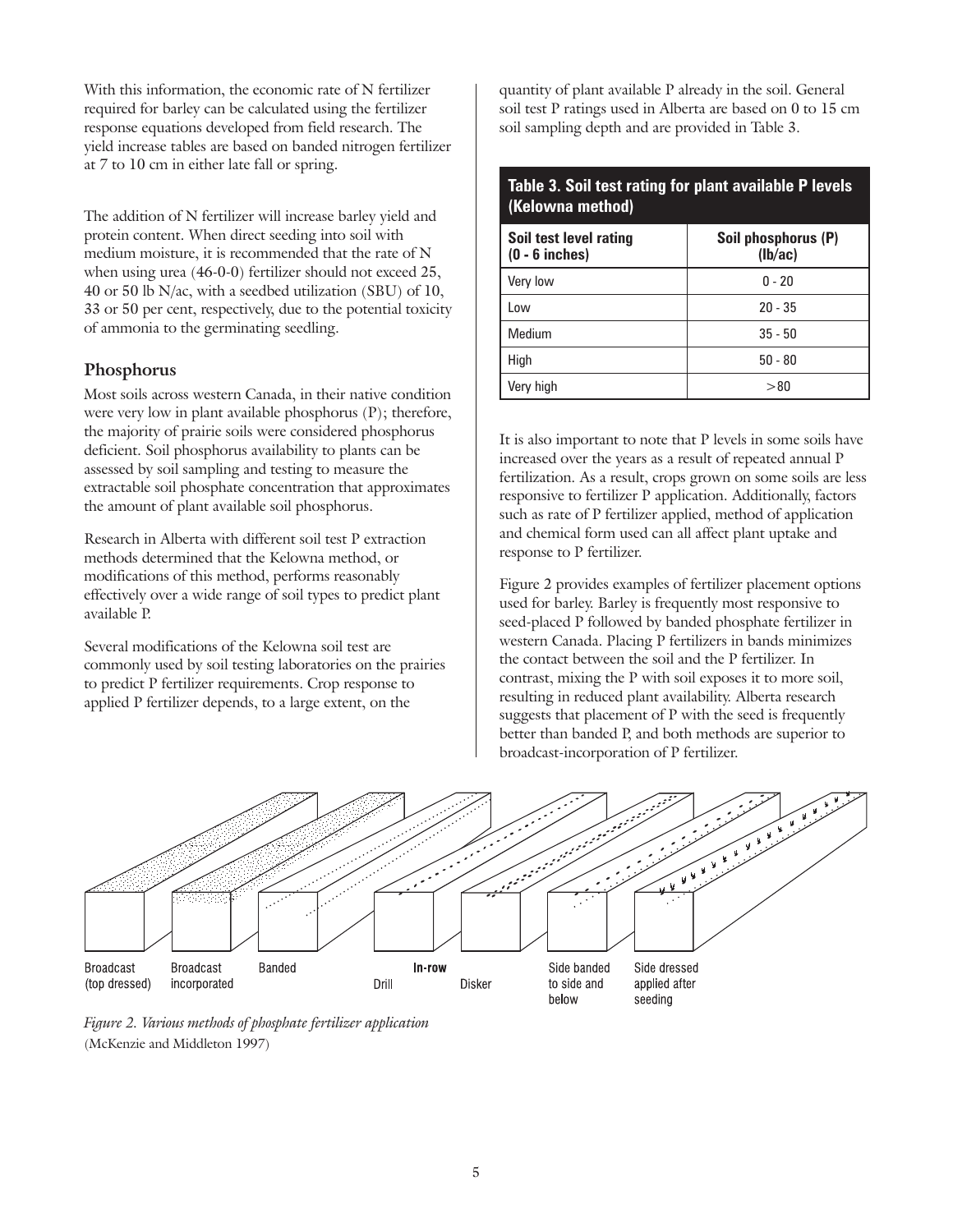Table 4 compares barley response to seed-placed versus banded phosphate fertilizer in southern Alberta on summerfallow and stubble. Seed-placed P is recommended as it is an efficient means of P application, provided the amounts applied do not injure the germinating seed and seedlings. When higher rates of P are used in dry and/or coarse-textured soils, banding away from the seed at planting at times may be superior to placing phosphate with the seed.

To obtain P fertilizer efficiency, adequate rates of nitrogen and other nutrients must also be available to the crop.

#### **Table 4. Response to seed-placed versus banded phosphate fertilizer in an Alberta study**

|                            | <b>Barley</b> |                |  |  |
|----------------------------|---------------|----------------|--|--|
|                            | <b>Fallow</b> | <b>Stubble</b> |  |  |
| Number of sites            |               | 19             |  |  |
| P responsive sites         | հ             | 13             |  |  |
| Seed-placed $P >$ banded P |               |                |  |  |
| Banded $P >$ seed-placed P |               |                |  |  |
| Seed-placed $P =$ banded P |               | h              |  |  |

A soil phosphorus calibration and response study with barley was conducted in Alberta from 1991 to 1993. The province-wide study found that barley responded to P fertilizer at 143 of 159 sites (90 per cent) (Table 5). The results indicated the importance of phosphate fertilizer in barley production throughout Alberta and suggested that approximately 80 per cent of Alberta soils were marginally to severely deficient in soil P depending on the interpretation of results. Responses were observed in all major soil zones across Alberta.

However, a more recent study in southern Alberta from 2001 to 2003 found only 4 of 14 sites (29 per cent) with malt barley responded to phosphate fertilizer. With frequent and continued use of phosphate fertilizer, residual levels of P in prairie soils have been gradually increasing, resulting in less frequent response of barley to P fertilizer.

Table 5 provides general phosphate fertilizer recommendations used in Alberta for barley. When soil test P levels are medium to high and significant P fertilizer has been applied in the past 10 to 20 years, an annual maintenance application of phosphate fertilizer can be used to meet crop requirements and replenish soil P that is removed. For greatest efficiency, phosphate fertilizer should be seed-placed with barley.

(McKenzie and Middleton 1997)

#### **Table 5. Phosphorus fertilizer recommendations at various soil test levels using Kelowna or modified Kelowna method soil P**

| <b>Soil phosphorus</b> | <b>Brown</b>      | <b>Dark Brown</b> | <b>Thin Black</b> | <b>Black</b> | <b>Gray Wooded</b> | <b>Irrigation</b> |
|------------------------|-------------------|-------------------|-------------------|--------------|--------------------|-------------------|
| $(0 - 6")$             | (lb $P_2O_s$ /ac) |                   |                   |              |                    |                   |
| $0 - 10$               | 35                | 40                | 45                | 45           | 45                 | 50                |
| $10 - 20$              | 30                | 35                | 40                | 40           | 40                 | 45                |
| $20 - 30$              | 20                | 30                | 35                | 35           | 35                 | 40                |
| $30 - 40$              | 15                | 25                | 30                | 30           | 30                 | 35                |
| $40 - 50$              | 15                | 20                | 25                | 25           | 25                 | 35                |
| $50 - 60$              | 15                | 15                | 20                | 20           | 20                 | 30                |
| $60 - 70$              | 15                | 15                | 20                | 20           | 20                 | 25                |
| $70 - 80$              | 0                 | 15                | 15                | 15           | 15                 | 20                |
| $80 - 90$              | 0                 | 0                 | 15                | 15           | 15                 | 15                |
| >90                    | 0                 | 0                 | 0                 | 0            | 0                  | $\mathbf 0$       |

(Adapted from McKenzie and Middleton 1997)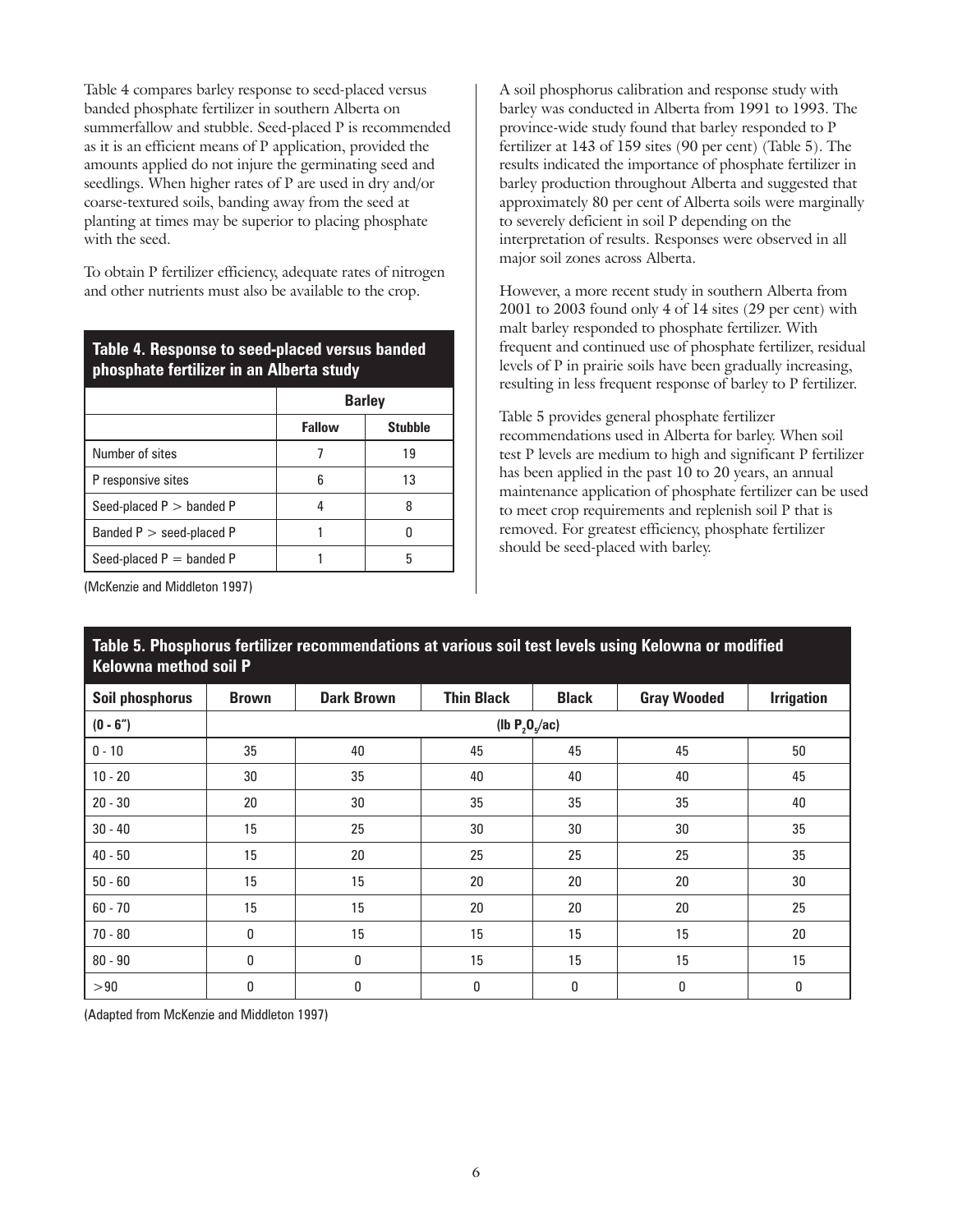For more detailed information on phosphorus, refer to: Phosphorus Fertilizer Application in Crop Production, Agdex 542-3, available online at: http://www1.agric.gov. ab.ca/\$department/deptdocs.nsf/all/agdex920

#### **Potassium**

Barley takes up nearly as much potassium (K) as nitrogen and therefore has a high potassium requirement. However, only 20 per cent of the K taken up is contained in the seed, while the remaining K in the leaves and stems is normally returned to the soil. The majority of western Canadian prairie soils have extractable soil K levels in the range of 400 to over 1,000 lb/ac in the top 0 to 15 cm.

Generally, barley response to K fertilizer has been limited when soil test levels are greater than 250 lb/ac. On fields that test less than 250 lb/ac, or on sandy soils or intensively cropped fields, K fertilizer may be required.

Potassium fertilizers are more efficient when seed-placed or banded. However, even small amounts of seed-placed potassium with barley may reduce germination and emergence. Therefore, if potassium is required, banding may be the better placement method.

The placement of small amounts (10 to 20 lb  $K_2O/ac$ ) as potassium chloride fertilizer (0-0-60) in the seed-row is becoming an increasingly common practice on the western Canadian prairies. This practice has been adopted in response to some reports of the benefits of chloride fertilizer as being attributable to disease suppression. However, there is limited research to supports this practice.

General potassium fertilizer recommendations for barley on Alberta soils are summarized in Table 6.

On the Canadian prairies, potassium fertilizers have been used much less than nitrogen and phosphorus fertilizers, and therefore, much less research has been done concerning placement. Low rates of seed-placed potassium fertilizer have been an effective method of application. Side banding is also an efficient means of applying potassium, when higher K rates are needed. Generally, seed-placed or side banded potassium is considered best, versus broadcast, followed by incorporation.

For more detailed information on potassium, refer to: *Potassium Fertilizer Application in Crop Production*, Agdex 542-9, available online at: http://www1.agric.gov. ab.ca/\$department/deptdocs.nsf/all/agdex917

| Table 6. Potassium fertilizer recommendations for barley used using a 0.1N NHOAc solution to extract K |                                      |                   |                   |              |                    |                   |
|--------------------------------------------------------------------------------------------------------|--------------------------------------|-------------------|-------------------|--------------|--------------------|-------------------|
| Soil potassium                                                                                         | <b>Brown</b>                         | <b>Dark Brown</b> | <b>Thin Black</b> | <b>Black</b> | <b>Gray Wooded</b> | <b>Irrigation</b> |
| $(0 - 6")$                                                                                             | ( $\mathsf{lb}$ K <sub>2</sub> O/ac) |                   |                   |              |                    |                   |
| $0 - 25$                                                                                               | 100                                  | 105               | 110               | 115          | 115                | 120               |
| $25 - 50$                                                                                              | 95                                   | 100               | 100               | 105          | 105                | 110               |
| $50 - 75$                                                                                              | 85                                   | 90                | 90                | 95           | 95                 | 105               |
| $75 - 100$                                                                                             | 75                                   | 80                | 80                | 85           | 85                 | 95                |
| $100 - 125$                                                                                            | 70                                   | 75                | 75                | 80           | 80                 | 85                |
| 125 - 150                                                                                              | 60                                   | 65                | 65                | 70           | 70                 | 80                |
| 150 - 175                                                                                              | 55                                   | 60                | 60                | 65           | 65                 | 70                |
| 175 - 200                                                                                              | 45                                   | 50                | 50                | 55           | 55                 | 60                |
| 200 - 225                                                                                              | 35                                   | 40                | 40                | 45           | 45                 | 50                |
| $225 - 250$                                                                                            | 30                                   | 35                | 35                | 40           | 40                 | 40                |
| $250 - 275$                                                                                            | 20                                   | 25                | 25                | 30           | 30                 | 30                |
| 275 - 300                                                                                              | 20                                   | 20                | 20                | 20           | 20                 | 20                |
| >300                                                                                                   | 0                                    | 0                 | 0                 | 0            | 0                  | 0                 |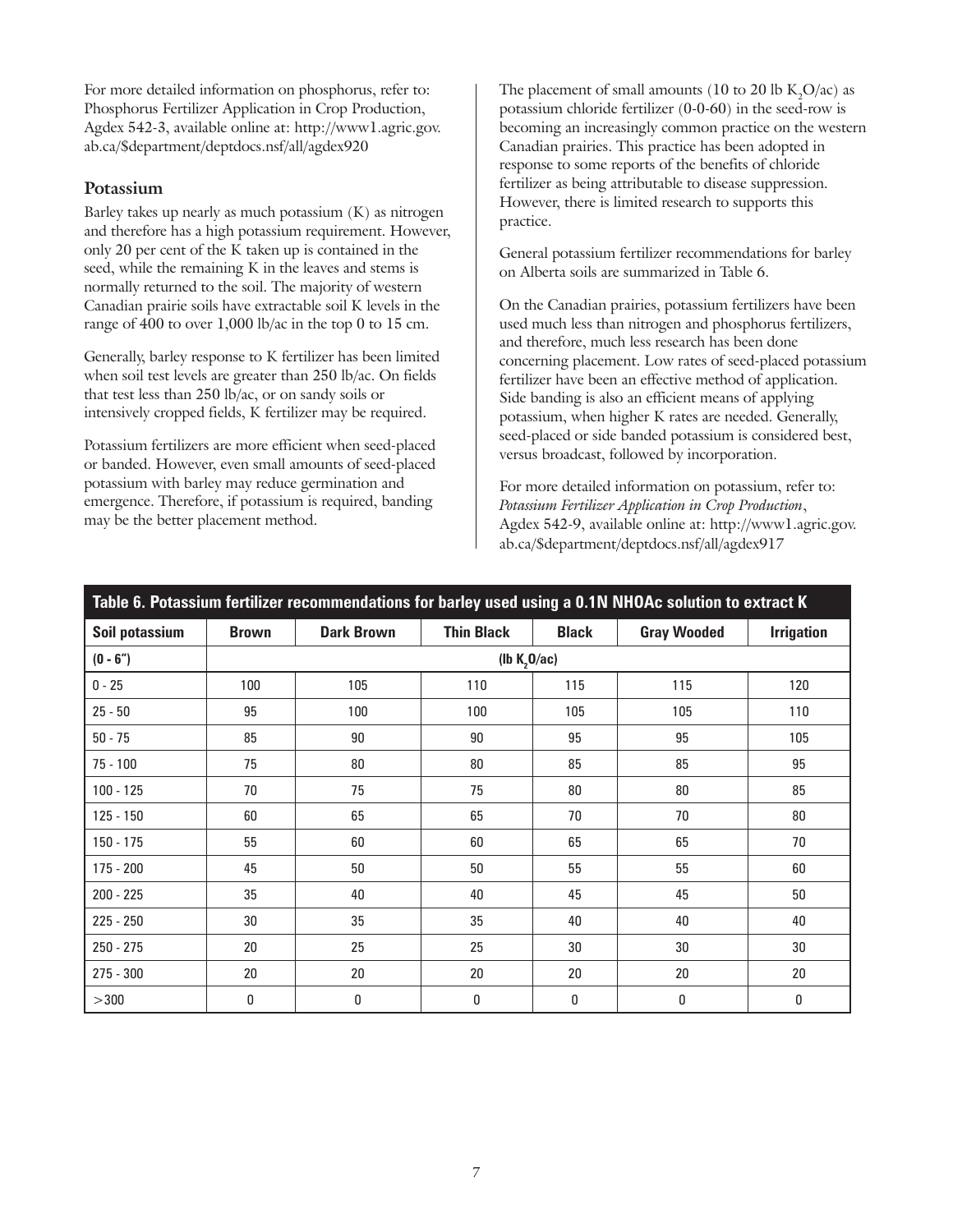#### **Sulphur**

Barley has a relatively low requirement for sulphur (S). An 80 bu/ac barley crop (seed and straw) contains approximately 12 to 14 lb/ac of sulphur, of which only 50 per cent is in the seed. Sulphur deficiency occurs commonly on Gray Wooded soils and frequently on well drained, coarse to medium-textured Thin Black and Black soils.

Fertilizers, such as ammonium sulphate (21-0-0-24), which contain sulphate are most commonly used to correct S deficiencies. Generally, only small amounts of sulphur in the range of 10 to 15 lb/ac are required for adequate barley production on sulphur deficient soils.

The best placement is either with the seed or side banded near the seed. Sulphate-sulphur is quite mobile within the soil; therefore, broadcast or broadcast-incorporated application can be satisfactory under adequate moisture conditions and can even be used for in-crop application at early growth stages to correct S deficiency.

However, when dry conditions occur within the soil, even the soluble fertilizer can become stranded above the actively absorbing roots. Therefore, seed-placed or banded sulphate is normally superior.

For more detailed information on sulphur, refer to: *Sulphur Fertilizer Application in Crop Production*, Agdex 542-10, available online at: http://www1.agric.gov. ab.ca/\$department/deptdocs.nsf/all/agdex3526

#### **Micronutrients**

Early work on micronutrients in western Canada dates back to the 1960's and identified zinc (Zn), copper (Cu) and manganese (Mn) as potential problem micronutrients. Early work also identified organic (peat) soils as a primary target for micronutrient deficiencies.

Extensive work on the prairies in the early 1980's identified Cu as the most likely micronutrient to produce significant yield responses with barley in Saskatchewan. Researchers reported that 1.2 million ha of soil in Alberta were potentially Cu deficient. These soils are predominantly in the Black and Gray-Black transition soil areas of Alberta. A soil test level of < 0.5 ppm (parts per million) is considered to be potentially copper deficient. Copper deficiencies have also been identified on organic (peat) soils in Alberta.

Copper deficient soils tend to be either sandy or light loam soils with relatively high levels of organic matter (6 - 10 per cent). High levels of soil phosphorus or heavy applications of manure are often associated with a copper deficiency on these soils.

Barley is most sensitive to a copper deficiency. For more detailed information on micronutrients, refer to: *Micronutrient Requirements of Crops*, Agdex 531-1, available online at: http://www1.agric.gov.ab. ca/\$department/deptdocs.nsf/all/agdex713 and *Copper Deficiency: Diagnosis and Correction*, Agdex 532-3, available online at: http://www1.agric.gov.ab. ca/\$department/deptdocs.nsf/all/agdex3476

### **Weeds and diseases**

#### **Weeds and weed control**

Weeds can cause serious yield losses in barley, and control is essential to attain optimum yield and quality. Weeds compete with barley for light, nutrients and moisture. Barley yields are reduced when one or more of these factors is limiting.

Reduction in yield is proportional to the weed population in the crop. In some areas of the Canadian prairies, yields are still reduced by 15 to 20 per cent as a result of weed competition.

Wild oat is the most common weed in western Canada. Some of the more common weeds include wild buckwheat, lamb's-quarters, redroot pigweed, Russian thistle, cow cockle, shepherd's purse, green foxtail, stinkweed, Canada thistle, green smartweed, sow thistle, wild mustard and flixweed.

Weed seeds in barley grain can be responsible for major dockage and grade losses at market time. Excessive weed growth in silage barley can reduce the quality of the fodder and affect palatability. Malting barley with excessive amounts of certain weeds will not achieve malting grades. The cost of weed control must be balanced by the expected increase in return to the producer from an increase in crop production, both in the current year and in future years.

Herbicides are the primary means of controlling weeds commonly found in barley. Most recommended herbicides are relatively cost-efficient and are the only widely applicable means of controlling weeds. However, various preventative measures include using weed-free seed and weed-free machinery.

Physical control measures are used such as direct seeding to leave weed seeds on the surface. Cultural weed control methods include the use of crop rotations with forage crops or fall-seeded cereals to take advantage of weaknesses in the life cycle of existing weeds and thereby eliminate the pests. Increasing seeding rates and early seeding are other effective means used to increase crop competition with weeds.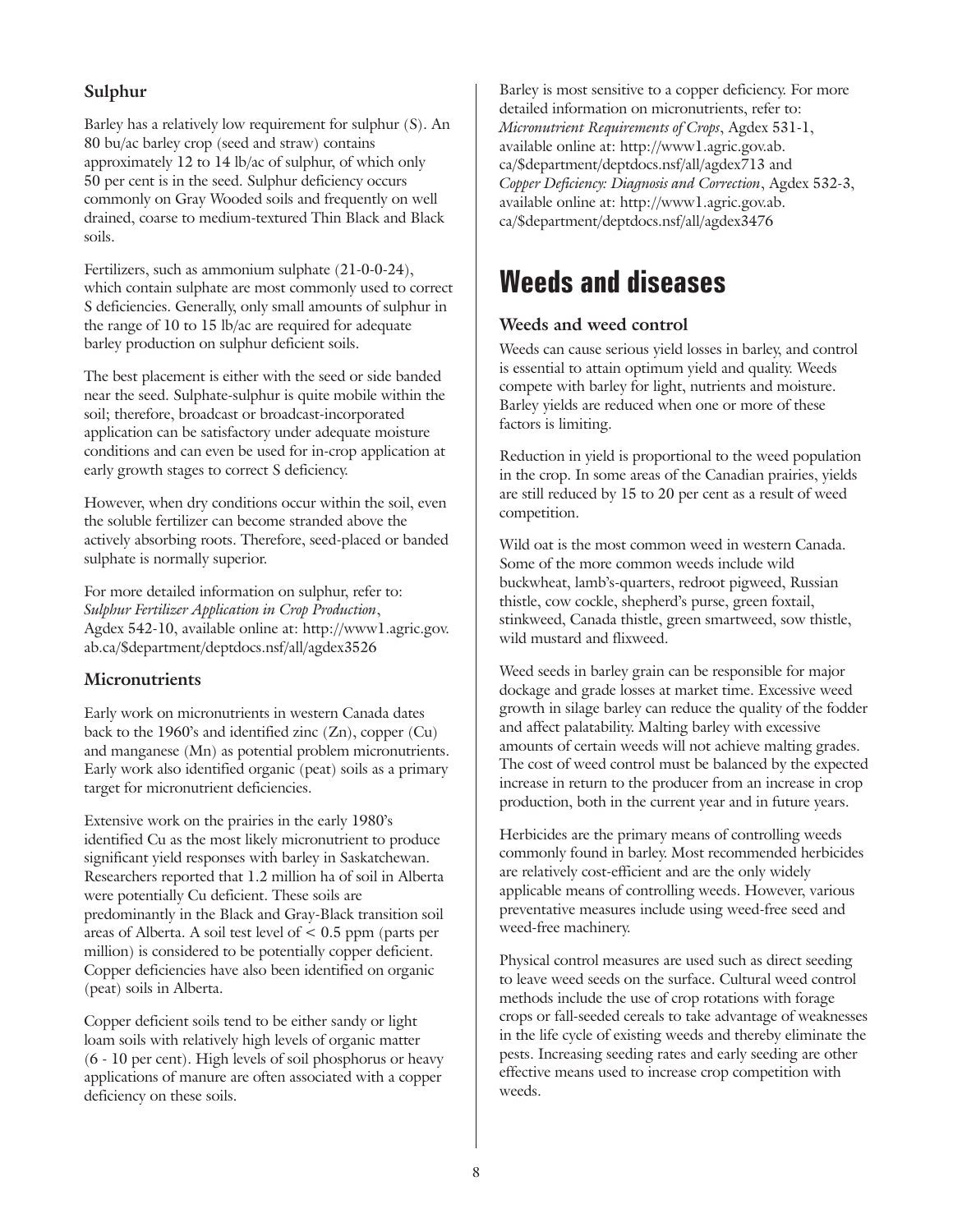For detailed information on registered herbicides available for barley refer to Agriculture and Rural Development's most recent issue of the publication *Crop Protection*, Agdex 606-1. This publication is not available online but can be purchased from the Alberta Agriculture and Rural Development Publications Office by calling, toll free, 1-800-292-5697. Also refer to the Alberta Agriculture and Rural Development website Herbicide Selector at: http://www.agric.gov.ab.ca/app23/herbsel

#### **Diseases of barley**

Barley diseases of the greatest significance in western Canada include common root rot, net blotch and scald. Fusarium head blight is becoming an increasing concern in Alberta (see: http://www1.agric.gov.ab.ca/\$department/ deptdocs.nsf/all/prm4518 and http://www1.agric.gov.ab. ca/\$department/deptdocs.nsf/all/agdex92 and http://www1.agric.gov.ab.ca/\$department/deptdocs.nsf/ all/faq7473). Most other barley diseases are normally of minor significance.

The use of diverse crop rotations to break disease cycles is recommended. Foliar fungicides can be used to help control fungal leaf diseases.

For more detailed information on barley diseases, refer to Diseases of Cereal Crops available online at: http://www1.agric.gov.ab.ca/\$department/deptdocs.nsf/ all/prm8707?opendocument

For detailed information on registered seed treatments and in-crop fungicides available for barley, refer to the most recent issue of *Crop Protection*, Agdex 606-1. Also refer to the Alberta Agriculture and Rural Development website Fungicide/Insect Selector at: http://www.agric.gov.ab.ca/app100/loadMain

#### **Insect pests of barley**

The insect pests of greatest concern in barley are the prairie grain wireworm and cutworms (pale western cutworm and redbacked cutworm). Insects normally of minor concern include aphids, barley thrips and grasshoppers. In drier years on the southern prairies, grasshoppers are occasionally of significant concern. In 2006, a new insect pest, the cereal leaf beetle, was identified in southern Alberta; however, to date, it has not been a significant concern.

For detailed information on registered seed treatments and in-crop insecticides available for barley, refer to the most recent issue of *Crop Protection*, Agdex 606-1. Also refer to the Alberta Agriculture and Rural Development site Fungicide/Insect Selector at:

http://www.agric.gov.ab.ca/app100/loadMain

### **Factors to consider to optimize barley production**

In striving to achieve higher barley yield and quality, growers must focus on nutritional and agronomic management at a high level. Improved management techniques should include the following:

- Improved use of crop rotations to minimize the negative effects of leaf and root diseases and some insects.
- Shift to direct seeding barley to improve management of soil moisture and allow for shallow seeding (less than 5 cm) into a moist seedbed. Direct seeding will also improve soil conservation, reduce wind and water erosion, increase soil organic matter and tilth, and will minimize incorporation of weed seeds into soil. All these factors will aid in increased barley yield and quality.
- Appropriate seeding practices, including optimum seeding rates and dates, to achieve optimum yield and crop quality.
- Rapid adoption and use of new barley cultivars and the use of high quality pedigreed seed.
- Development and use of seed treatments to minimize the effect of seedling diseases and insect pests.
- Soil sampling fields yearly to evaluate soil nutrient status to develop optimum nutrient management plans.
- Side-band or mid-row band N fertilizer at the time of seeding at optimum rates to target optimum production and seed placement of phosphate fertilizer.
- Use of herbicides applied early to optimize weed control and minimize effects of weed competition on barley.
- Use of seed treatments for seedling disease and insect control.
- Use of fungicides, when necessary, to control foliar disease.

### **References**

Alberta Agriculture and Rural Development. 2008. Irrigation in Alberta – Facts and figures for the year 2007. Available online at: http://www1.agric.gov.ab. ca/\$department/deptdocs.nsf/all/irr7401

Baldridge, D. E., Brann, D. E., Ferguson, A. H., Henry, J. L. and Thompson, R. K. 1985. *Cultural Practices*. Pages 457-482 in D. C. Rasmusson, ed. Barley, Agronomy Mongraph No. 26. ASA-CSSA-SSSA, Madison, WI.